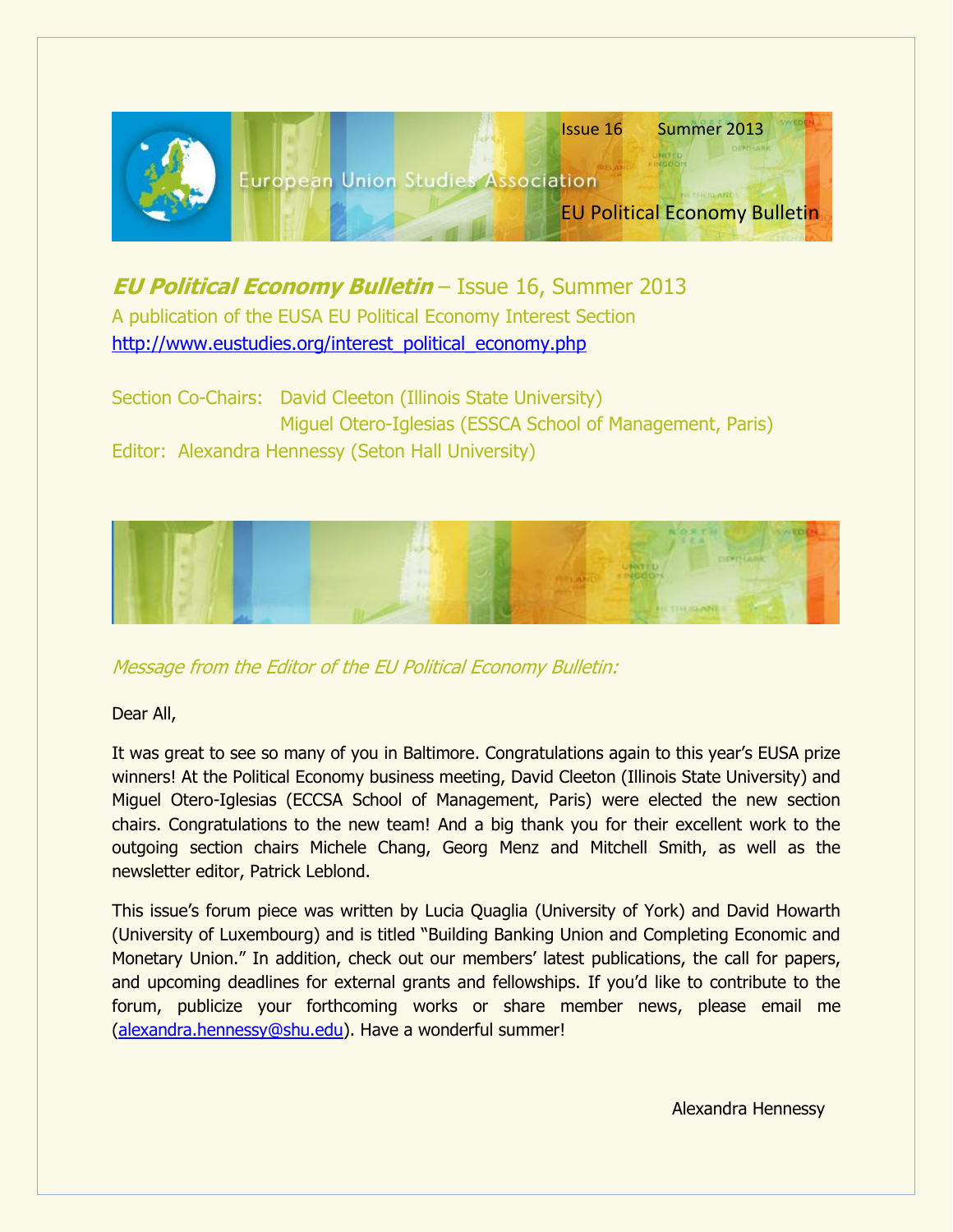

Greetings from the co-chairs of the EUSA Political Economy Section:

## David L. Cleeton, Department of Economics, Illinois State University, [dlcleet@ilstu.edu](mailto:dlcleet@ilstu.edu)

Miguel Otero-Iglesias, Centre for European Integration, ESSCA School of Management, Paris, [miguel.otero@essca.fr](mailto:miguel.otero@essca.fr)

Dear Section Members,

We wish to thank the members of the Political Economy Interest Section for their support in the process of appointing us as the new section co-chairs. It is a honor for us to serve, especially considering the very high standards set by Michelle Chang, Georg Menz and Mitchell Smith as the previous chairs. We would like to take this opportunity to thank them for all their efforts and achievements over the past four years. They have substantially increased the profile and productivity of the section. Looking back at their legacy, we realize that it will be a challenge for us to maintain the same standards over the coming years. We will try to do our best, though. We are both excited about co-chairing the section, and very keen to take on the responsibility and build on the very good work of our predecessors.

After discussing briefly our possible objectives at the last EUSA conference in Baltimore, we agreed that it would be appropriate to maintain the profile and output levels of the previous team. This means that we aim to organize a series of panels for the next EUSA conference in 2015. To get things rolling, we thought that it would be useful to structure a few preparatory panels at the next UACES conference, which will take place in Cork, Ireland, in September 2014. This series of panels should then lead to concrete publications in the form of a special issue in a prominent journal or an edited book by an established publishing house. We would like to propose two concrete focal topics for the next couple of years: 1) the development of the Transatlantic Trade and Investment Partnership (TTIP) between the US and the EU and 2) the critical role of the Franco-German partnership in moving creatively toward solutions for the Eurozone Crisis.

We believe that these two topics are of great relevance for current political economy scholarship in EU studies and expect that they will continue to attract considerable interest and attention. Nonetheless, for now these are only two proposals. We are open to receiving other topical suggestions from the membership. If you think there is another subject matter that should be covered by the section, please contact us and we will give it consideration. If, on the other hand, you are interested in these two themes and would like to contribute to the related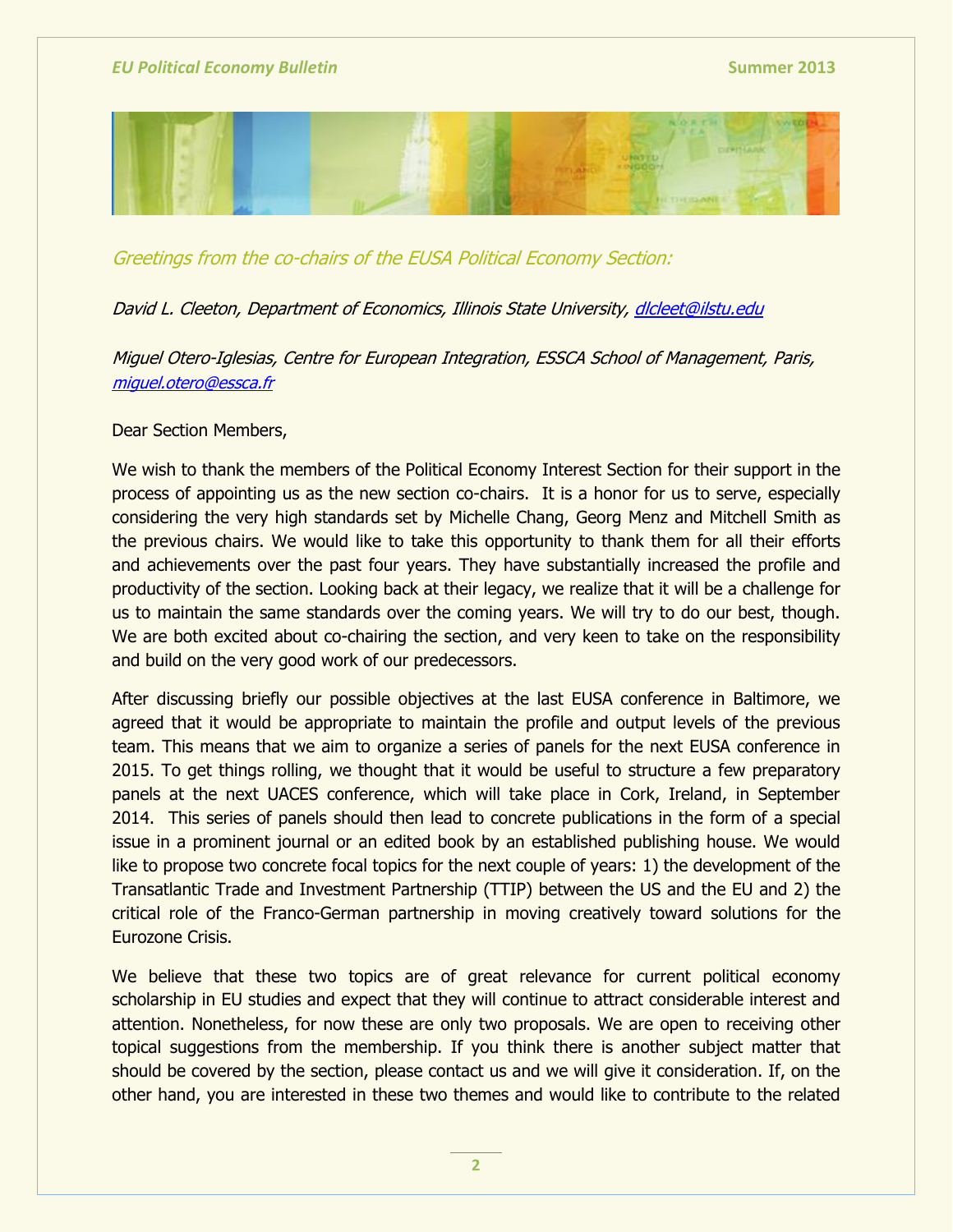panels and in the prospective publications, please contact us so we can get a sense about the depth of membership interest in these two topics.

We look forward to co-chairing the Political Economy Interest Section and hope you will engage with us by providing your input. We are eager to hear from you over the next weeks and months.

Enjoy the summer!

With best wishes,

Miguel Otero-Iglesias and David L. Cleeton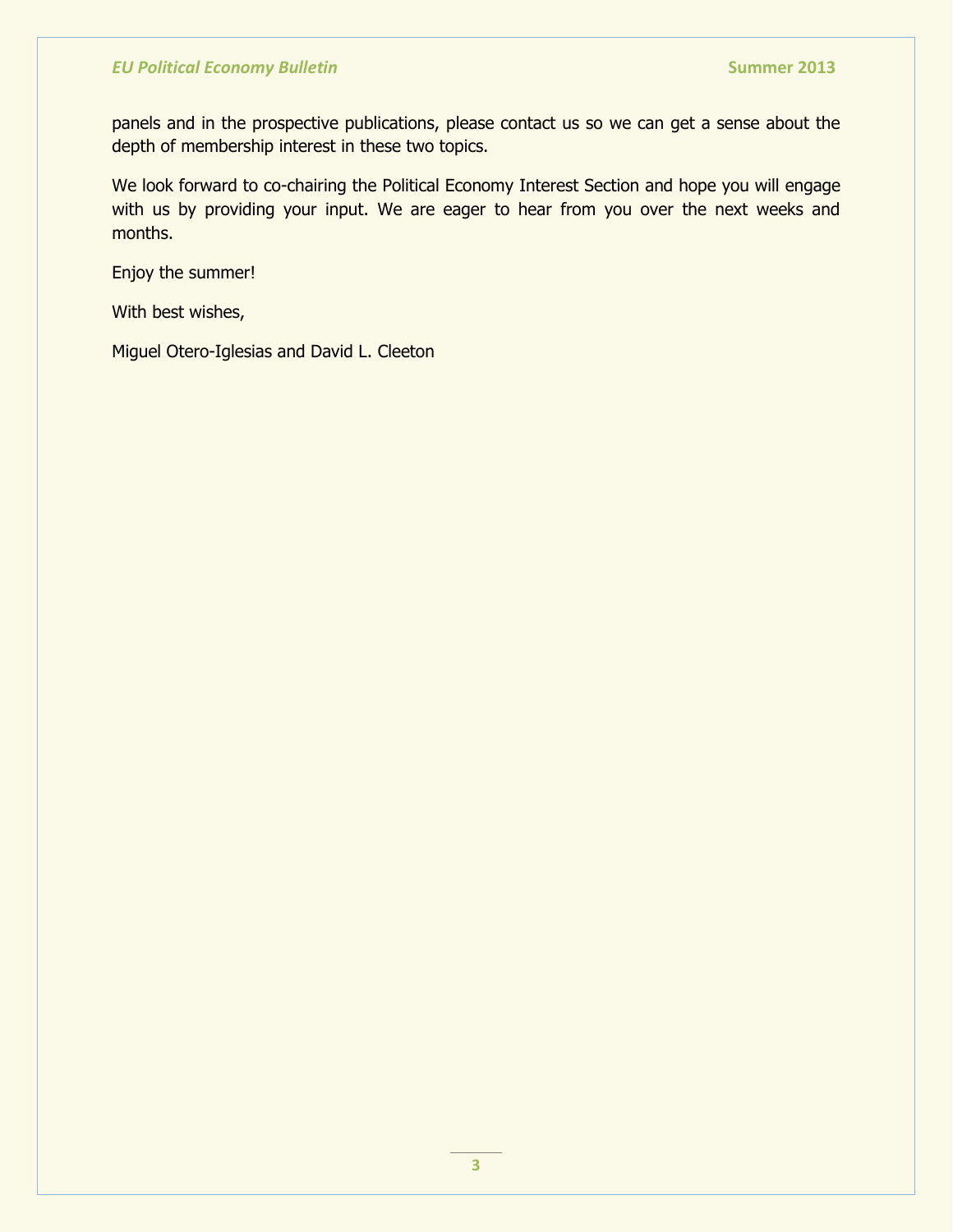

## **Forum Section**

The Forum is open to all members of the EUSA Political Economy Interest Section who wish to share their views on empirical, theoretical, or policy questions relating to EU political economy.

## **Building Banking Union and "Completing" Economic and Monetary Union**

## **David Howarth (University of Luxembourg) Lucia Quaglia (University of York)<sup>1</sup>**

In the European Union (EU), the second half of 2012 and the first half of 2013 were dominated by debates surrounding the construction of Banking Union. The proposals for Banking Union in several respects amount to a radical initiative to stabilise the national banking systems exposed directly to the sovereign debt crisis by breaking the dangerous link between the high and rising sovereign debt in the euro area peripheral member states and domestic banks, which had come to hold an increasing amount of this debt.

Yet, Banking Union would also bring about a significant transfer of powers from the national to the EU level. While it is unlikely that some elements of the Banking Union proposals will be adopted in the near future, the decision to transfer significant supervisory responsibilities to the European Central Bank (ECB) amounts to a major development in European integration history and, more specifically, in the operation of the single market.

In June 2012, the European Council and euro area summit agreed to deepen Economic and Monetary Union (EMU) creating "Banking Union" which was to be based on five components: a single rulebook; a common deposit guarantee scheme; a single framework for the managed resolution of banks and financial institutions; a single framework for banking supervision; and a common backstop for temporary financial support.

In September 2012, the Commission adopted a set of legislative proposals as first steps towards Banking Union: a regulation giving strong powers for the supervision of all banks in the euro area to the ECB; a regulation with limited specific changes to the regulation setting up the European Banking Authority (EBA) to ensure a balance in its decision making structures

  $<sup>1</sup>$  Lucia Quaglia wishes to acknowledge the financial support from the British Academy and Leverhulme Trust (SG 120191).</sup>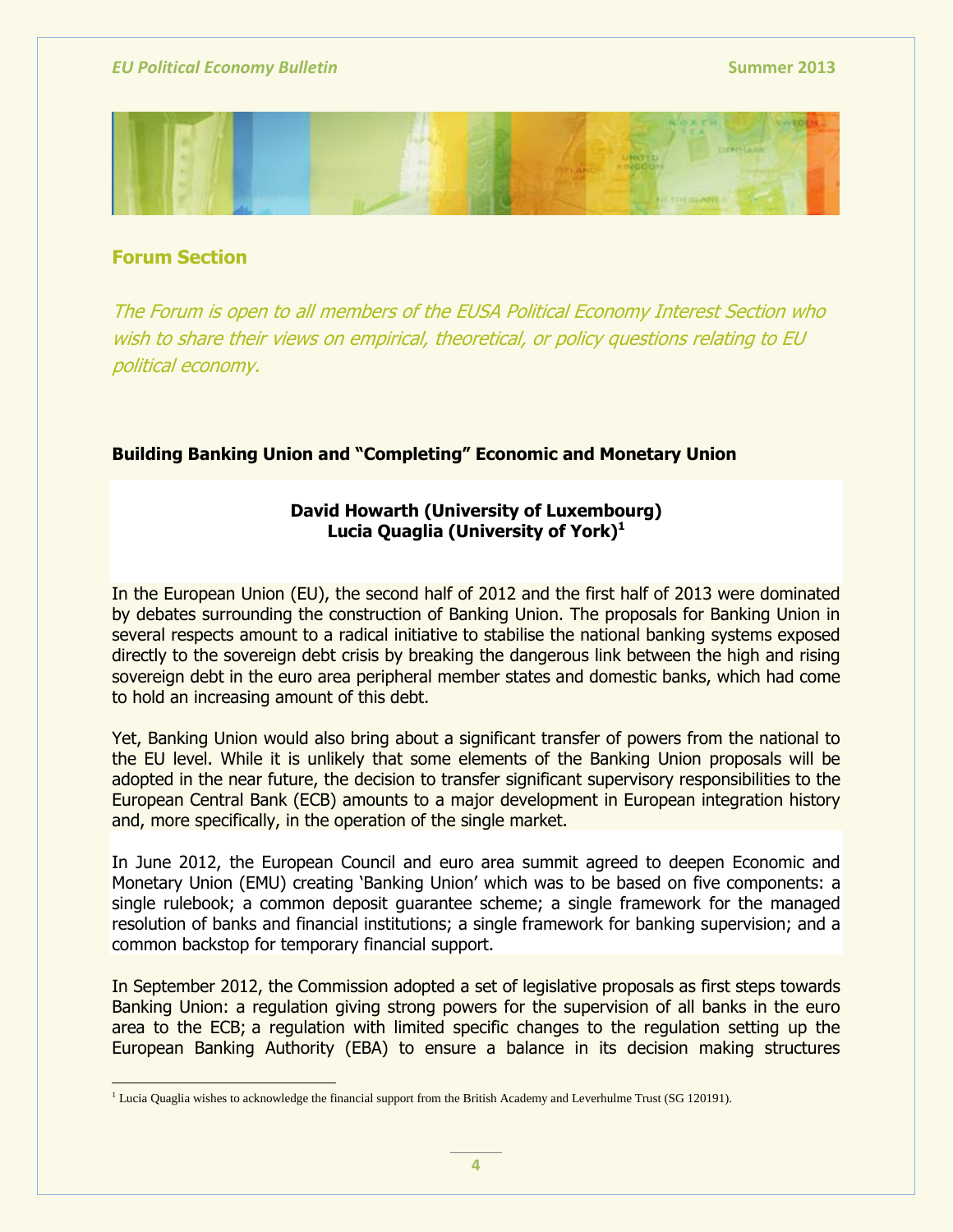between the euro area and non-euro area member states; and a communication on a roadmap for completing the Banking Union over the coming years. The communication deals with three of the five elements of banking union that were already under way as part of the regulatory response of the EU to the global financial crisis, namely a single rule book, a common deposit guarantee scheme and a single bank resolution mechanism.

A single rule book, which has been advocated by the EU in the aftermath of the global financial crisis, means a set of fully harmonized EU rules applied consistently across the Member States. EU financial legislation is mainly comprised of directives, which need to be adopted by the Member States in order to be implemented. Some of these directives contain several national discretions, that is they leave open the possibility of national options or "specificities" in the implementation of EU rules. For example, the Capital Requirements Directive III (CRD III) (2006) contained more than 100 national discretions. Partly for this reason, the proposed Capital Requirement IV legislation comprises a directive; and a regulation, which imposes a maximum harmonization directly applicable in the Members States, therefore leaving little room for manoeuvre in national transposition.

The global financial crisis that accelerated in late 2008 with the collapse of the American investment bank Lehman Brothers brought into the spotlight the inadequacy of the existing 1994 Deposit Guarantee Schemes directive, which was based on minimum harmonisation. Hence, in July 2010, the Commission put forward a legislative proposal to amend this directive with a view to promoting the harmonization and simplification of protected deposits, a faster pay-out, and an improved financing of schemes. The proposal aimed to establish a network of guarantee schemes as a first step towards a "pan-European deposit guarantee scheme" to cover all European Union-based banks. Such a pan-European scheme however presupposed full harmonization of national schemes and could only enter into force after a minimum fund of 1.5 per cent of eligible bank deposits had been reached in all the Member States.

The issue of deposit guarantee schemes is interlinked with the discussion on a resolution framework for banks and financial institutions. In June 2012, the Commission adopted a legislative proposal for bank recovery and resolution, with the same scope of application as the CRD (hence, credit institutions and certain investment firms). The harmonised resolution tools and powers outlined in the proposed directive were designed to ensure that national authorities in all Member States had a common toolkit and roadmap to manage the failure of banks. 'Resolution colleges' would be established under the leadership of a clearly identified resolution authority and with the participation of the EBA, which would act as binding mediator if necessary.

On the SSM, the main issue was the scope of the Banking Union, in particular whether the ECB should directly supervise all banks in the euro area or only the main (cross-border) banks and the relationship with non euro area member states. The Germans opposed a broad scope for ECB supervision, in particular they resisted the ECB's supervision of the country's public Landesbanks and savings banks. These banks were seen as having a 'public' function in Germany with strong ties to local and regional governments and traditionally reliant on them for financial backing. The French government expressed concern over unequal treatment of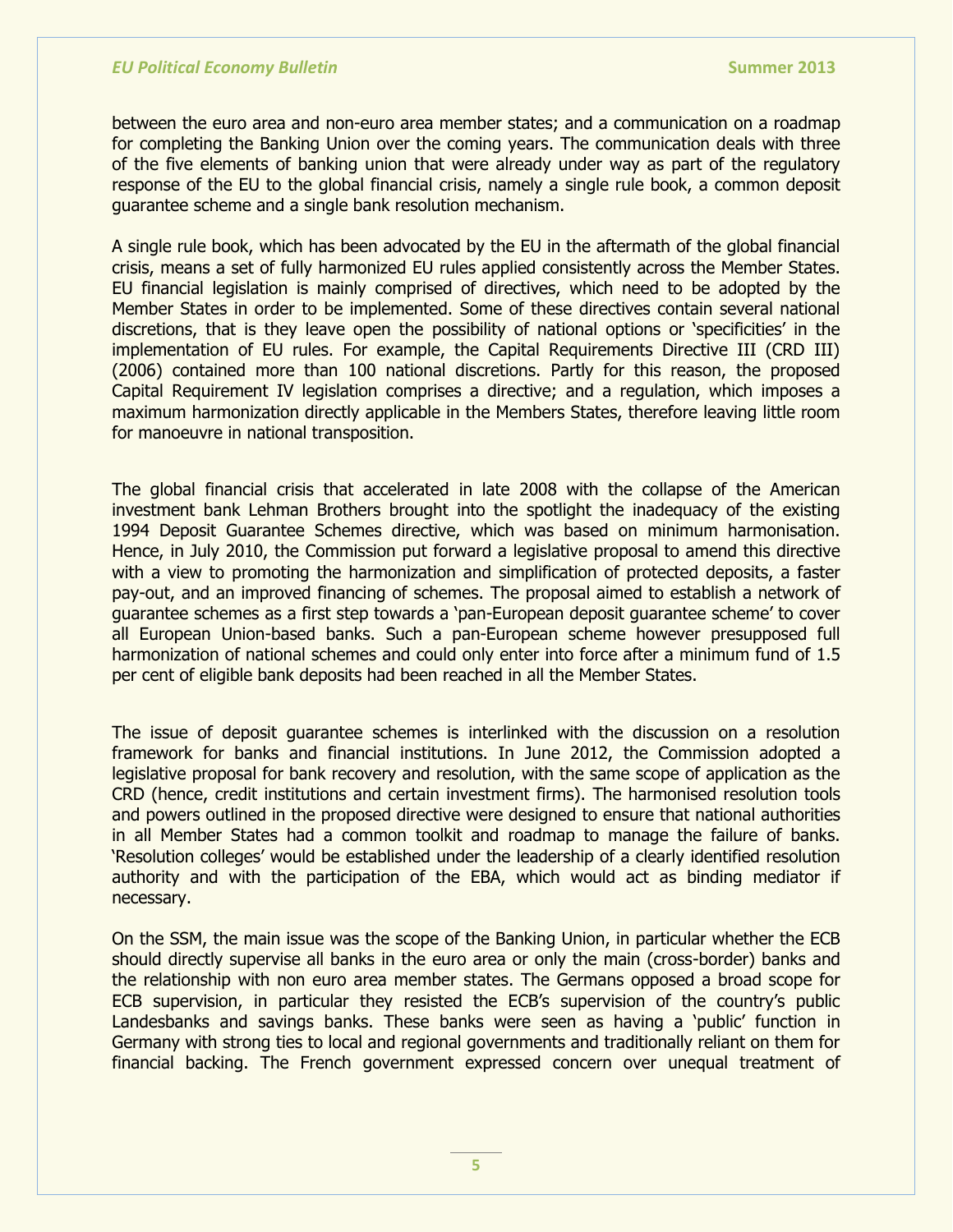Member States given that its banking system was dominated by five very large institutions which would all end up being directly supervised by the  $ECB<sup>2</sup>$ .

In the end, the agreement reached at the December European Council foresaw that the ECB would be 'responsible for the overall effective functioning of the SSM' and would have 'direct oversight of the euro area banks'.<sup>3</sup> This supervision however would be 'differentiated' and the Bank would carry it out in 'close cooperation with national supervisory authorities'. Direct ECB supervision was to cover those banks with assets exceeding €30 billion or those whose assets represent at least 20 per cent of their home country's annual GDP. This direct supervision would concern approximately 200 euro area banks. However, the agreement also permits the ECB to step in, if necessary, and supervise any of the 6000 banks in the euro area to bring about the eventual restructuring or closure of banks that found themselves in difficulties.

As for the relationship with non euro area members, some euro-outsiders were interested in participating in the SSM and therefore opposed the European Commission"s proposed regulation of September which placed the ECB at the centre of the mechanism. The European Council eventually decided that non Euro area member states could opt in into the single supervisory mechanism and that 'opt-in' countries should be able to sit on a new ECB supervisory board with equal voting powers but not on the decision-making Governing Council.<sup>4</sup> The majority of non-euro Member States either sought to enter Banking Union or adopted a "wait and see" policy.

The British government had no intention of joining the SSM, hence its main priorities in the building up of Banking Union was to avoid a potential euro area block within the single financial market. Crucially, the British feared the adoption of subsequent financial legislation that would be detrimental to the British financial sector. They also feared that the activity of the EBA would be heavily influenced by euroare member states. Hence, the British demanded an EBA voting reform, whereby any decision by the Authority should be approved by a minimum number of Member States outside the Banking Union and thus effectively by a 'double majority' of Member States inside and outside the Banking Union. The outcome of the EU negotiations was a compromise involving the creation of a double majority system until the number of non-Banking Union Member States dwindled to less than four.

As for the common fiscal backstop, a link was established between Banking Union and the European Stability Mechanism (ESM) in the event that temporary financial support was needed. The ESM is a new EU agency which was to replace the temporary European Financial Stability Facility (EFSF). It was established in September 2012 and was to have a full lending capacity of €500 billion by 2014. The Member States of the ESM could apply for an ESM bailout if they were in financial difficulty or their financial sector was a stability threat in need of recapitalization. However, the ESM bailouts were to be based on strong conditionality and Member States were required to sign the "Memorandum of Understanding" which would highlight which reforms needed to be undertaken or fiscal consolidation to be implemented in order to restore financial stability. The Commission proposed that the ESM be used to support failing banks directly.

 $\overline{a}$ 

<sup>2</sup> *Financial Times*, 14 November 2012.

<sup>&</sup>lt;sup>3</sup> Council (2012) 'Council agrees position on single supervisory mechanism', Brussels, 17739/12, PRESSE 528, 13 December, [http://www.consilium.europa.eu/uedocs/cms\\_data/docs/pressdata/en/ecofin/134265.pdf,](http://www.consilium.europa.eu/uedocs/cms_data/docs/pressdata/en/ecofin/134265.pdf) accessed on 5 January 2013.

<sup>4</sup> *EUObserver* 29 November 2012.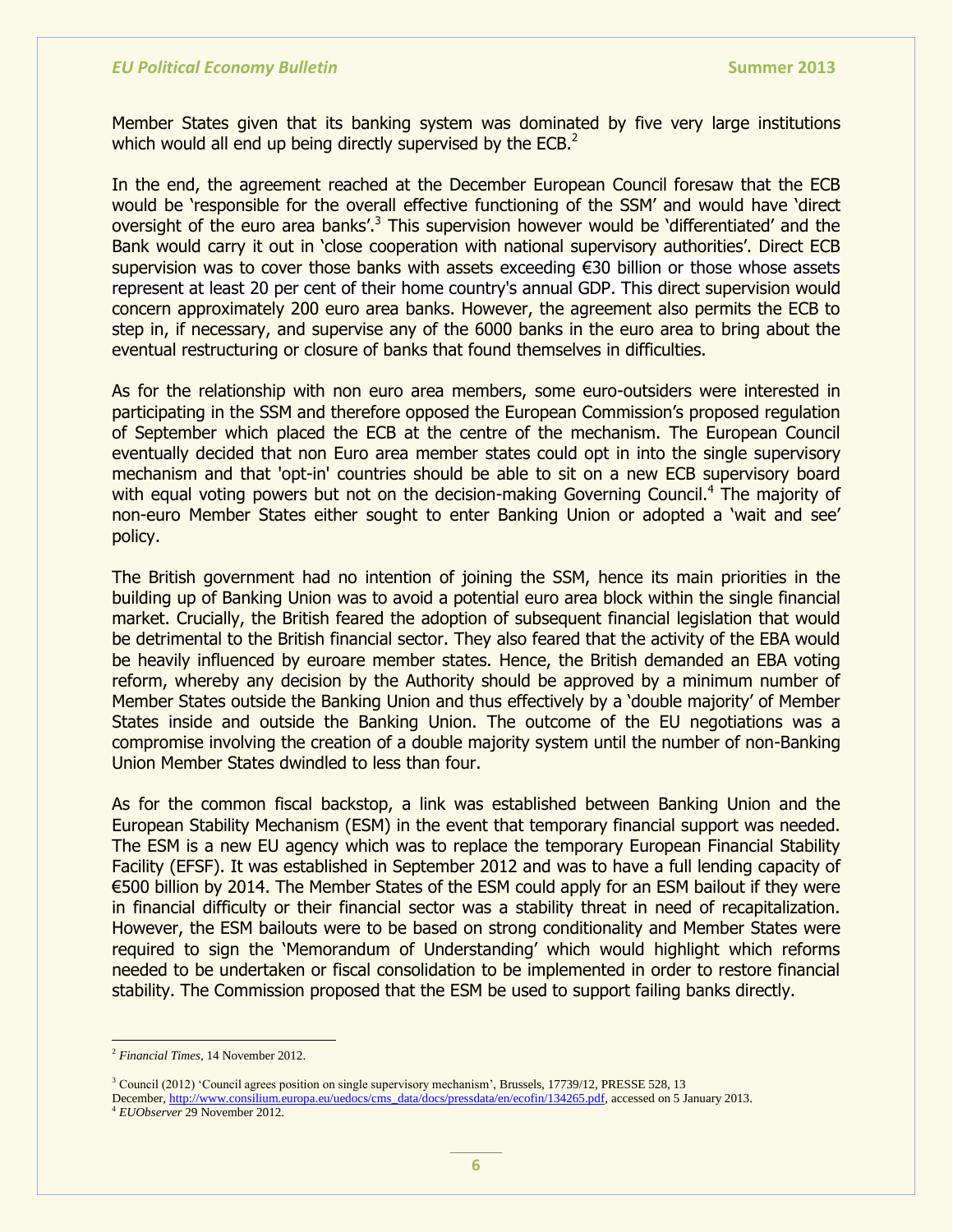In June 2012, the EU leaders agreed on a bailout plan for Spanish banks using Spain's "Fund for Orderly Bank Restructuring" permitting the transfer of €39.5 billion from the ESM to the Fund. This transfer was accompanied by a pledge by Spain to restructure its financial sector. Nonetheless, Wolfgang Schäuble, the German Finance Minister, insisted that the ESM would not be used for other bank recapitalizations until the Banking Union was in full operation.<sup>5</sup> The European Council agreed that the SSM would allow the ESM to recapitalize banks in difficulties directly, subject to "double majority" voting by both the ECB and the EBA.

All in all, the debate on Banking Union was characterised by intense intergovernmental negotiations. As in many episodes of EU institution-building, the main players were France and Germany. However, non-euro area Member States, first and foremost the UK, were also active in the debate. The French, Italian and Spanish governments were the main supporters of Banking Union and the need to move quickly. The German government was more guarded: it repeatedly pointed out that the need to get the right institutional arrangements in place was more important than to proceed speedily.<sup>6</sup>

Effectively, the Franco-German debate on Banking Union paralleled longstanding debates on euro area governance and solutions to the euro area"s sovereign debt crisis. The French sought support mechanisms; the Germans reinforced fiscal policy commitments (sustainable Member State budgets). French efforts stemmed from their limited success in convincing the Germans to agree to other measures to tackle the crisis. The French had pushed for the construction of massive support mechanisms – what David Cameron called the "Big Bazooka" – able to purchase debt directly from euro area Member State governments and engage in bank recapitalisation, but with limited success.<sup>7</sup> Banking Union was seen as a way to establish a kind of fiscal backstop to the euro area – via a lender of last resort style support for banks rather than governments per se. The underlying German and Northern European concern remained the fiscal backstop and being forced into a situation of having to contribute more funds to the ESM in order to bail out banks in other countries.German policy-makers had serious reservations about this move. In this respect, Banking Union should be seen as old wine in a new bottle.

There are several open (and potentially sensitive) issues concerning Banking Union. Perhaps the most important is the absence of a central EU body responsible for financial crisis management and the lack of a common resolution and deposit insurance scheme cast doubt over the ability of the euro area to deal effectively with crisis management and resolution. The supervisory power of the ECB still needed to be complemented by a single framework for resolving banks. At the end of 2012, crisis management and resolution remained a national competence. A crisis management body had not yet been proposed at the EU level. Its creation would inevitably be controversial, as it would have to be assigned decision-making powers with fiscal implications.

This contribution is based on David Howarth, Lucia Quaglia (forthcoming), "Banking Union as Holy Grail: Rebuilding the Single Market in Financial Services, Stabilizing Europe's Banks and "Completing" Economic and Monetary Union', Journal of Common Market Studies, Annual Review.

 $\overline{a}$ 

<sup>5</sup> *EUObserver,* 3 December 2012.

<sup>6</sup> *Financial Times*, 6 December 2012.

<sup>7</sup> *Financial Times*, 10 October 2011.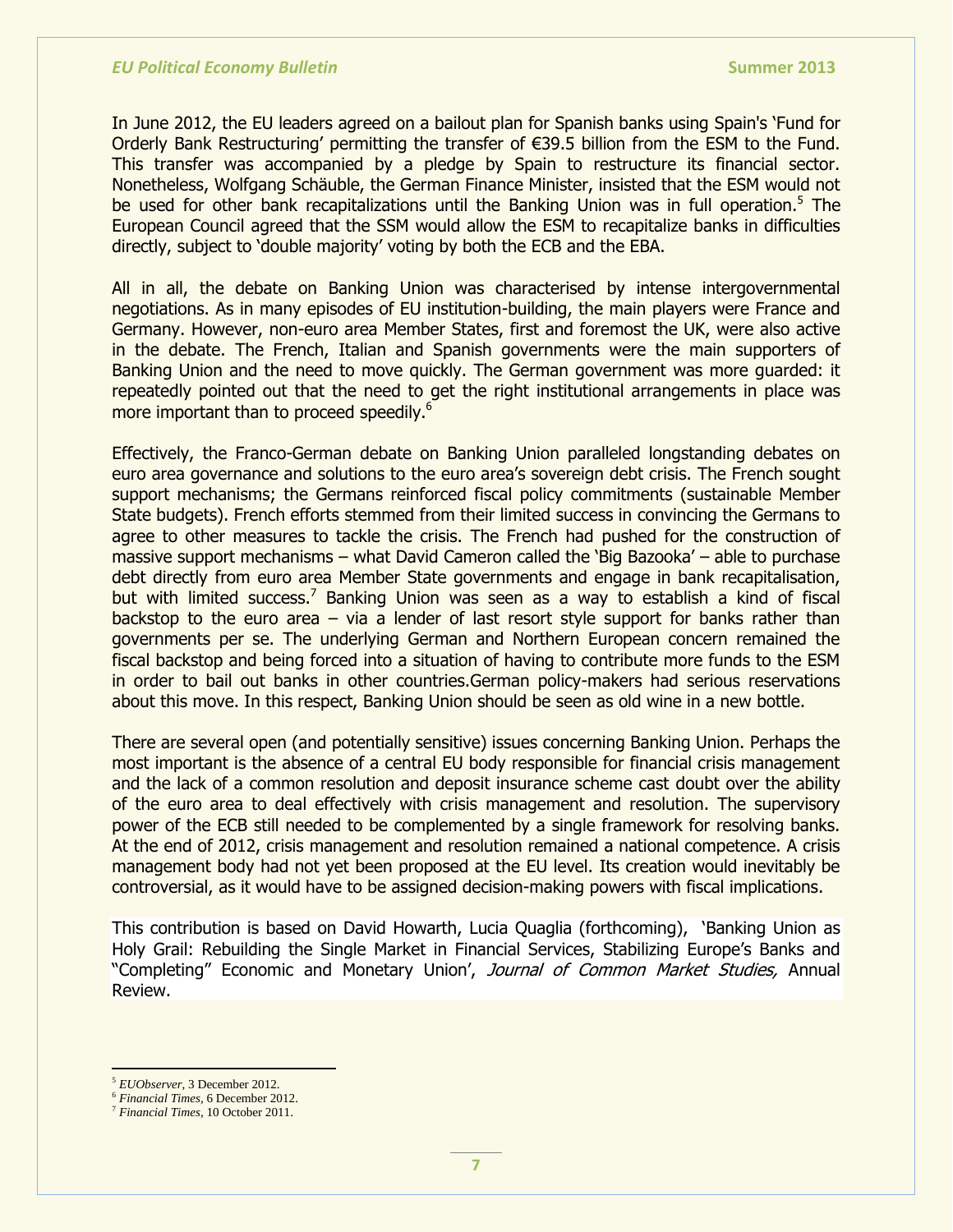

## **Members' Recent Publications**

Karen M. Anderson and Kaeding, Michael (forthcoming), European Integration and Pension Policy Change: Variable Patterns of Europeanization in Italy, the Netherlands, and Belgium. British Journal of Industrial Relations.

Michele Chang and Monar, Jörg (eds.) [The European Commission in the Post-Lisbon Era of](https://mail.shu.edu/owa/redir.aspx?C=Dhl30syyzkubsv-lKZByeww3jjzfNdAIozVwPy4fb2oMRVmByZcx1o01bfL2gUb3RV0ciPHfipk.&URL=http%3a%2f%2fwww.peterlang.com%2findex.cfm%3fevent%3dcmp.ccc.seitenstruktur.detailseiten%26seitentyp%3dprodukt%26pk%3d75045%26cid%3d5%26concordeid%3d574028)  [Crises:](https://mail.shu.edu/owa/redir.aspx?C=Dhl30syyzkubsv-lKZByeww3jjzfNdAIozVwPy4fb2oMRVmByZcx1o01bfL2gUb3RV0ciPHfipk.&URL=http%3a%2f%2fwww.peterlang.com%2findex.cfm%3fevent%3dcmp.ccc.seitenstruktur.detailseiten%26seitentyp%3dprodukt%26pk%3d75045%26cid%3d5%26concordeid%3d574028) Between Political Leadership and Policy Management (Brussels, Peter Lang).

# **Iain Hardie and David Howarth, eds. (2013) Market Based Banking and the Financial Crisis, Oxford: Oxford University Press (Economics and Business). Table of contents**:

1. Introduction: Towards a Political Economy of Banking, *Iain Hardie, David Howarth, Sylvia Maxfield and Amy* **Verdun** 

- 2. Framing Market-Based Banking and the Financial Crisis, *Iain Hardie and David Howarth*
- 3. Market-Based Banking as the Worst of All Worlds: Illustrations from the US and UK, *Iain Hardie and Sylvia Maxfield*
- 4. Belgium and the Netherlands: Impatient Capital, Michele Chang and Erik Jones
- 5. A Peculiar Kind of Devastation: German Market-Based Banking, *Iain Hardie and David Howarth*
- 6. State Intervention and Market-Based Banking in France, David Howarth
- 7. A 'Ship in Trouble'. The Spanish Banking System and the International Financial Crisis, Sebastian Royo

8. Turning the Crisis on its Head: Sovereign Debt Crisis as Banking Crisis in Italy and Greece, George Pagoulatos and Lucia Quaglia

9. Cool Canada: A Case of Low Market-Based Banking in the Anglo-Saxon World, Patrick Leblond

10. Market-Based Banking in Japan: From the Avant-Garde to Europe's Future?, Ryunoshin Kamikawa

Iain Hardie, David Howarth and Amy Verdun (2013) 'Banks and the False Dichotomy of Finance', World Politics, 65, 4, October 2013.

David Howarth (2013) 'France and the International Financial Crisis: the Legacy of State-Led Banking', Governance, forthcoming. DOI: 10.1111/j.1468-0491.2012.01611.x.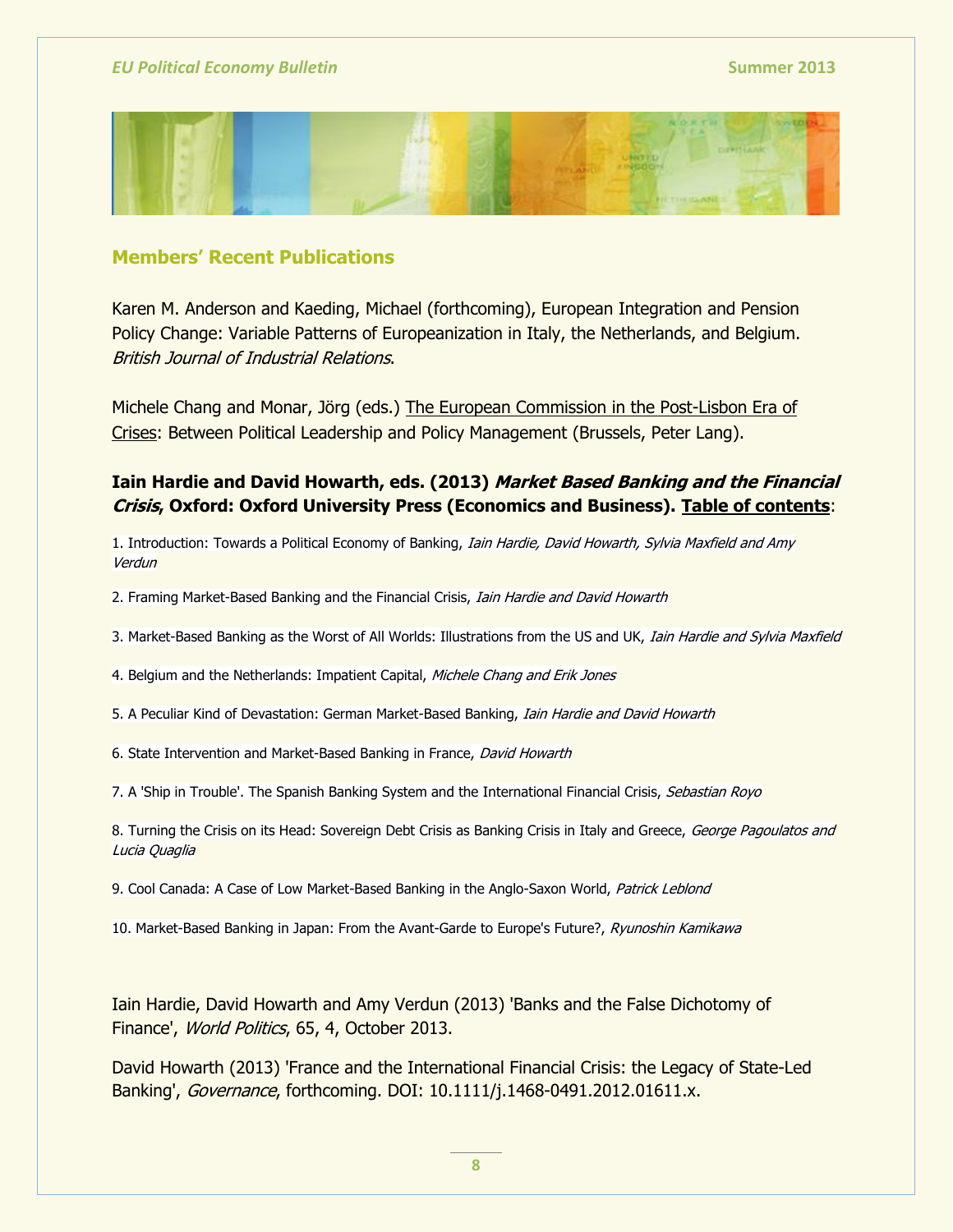David Howarth and Charlotte Rommerskirchen (2013) 'A Panacea for All Times?: The German Stability Culture as a Strategic Political Resource', West European Politics, July.

David Howarth and Lucia Quaglia (2013) 'Banking Union as Holy Grail: Rebuilding the Single Market in Financial Services, Stabilizing Europe's Banks, and 'Completing' Economic and Monetary Union', Journal of Common Market Studies, Annual Review, 51, S1, forthcoming.

Patrick Leblond and Sara Hobolt (2013), "Economic Insecurity and Public Support for the Euro Before and During the Financial Crisis", in Nancy Bermeo and Larry M. Bartels, eds, Crisis and Continuity: Popular Reactions to the Great Recession, Russell Sage Foundation, forthcoming.

Patrick Leblond (2013), "Fiscal Crises in the Eurozone: Assessing the Austerity Imposed by the Bail-outs", in Joan DeBardeleben and Crina Viju, eds, The Economic Crisis in Europe: What it means for the EU and Russia, Palgrave Macmillan, 2013, pp. 67-86.

Patrick Leblond (2012), "One for all and all for one: The global financial crisis and the European integration project", in Lorenzo Fioramonti, ed., Regions and Crises: New Challenges for Contemporary Regionalisms, Palgrave Macmillan, pp. 50-66.

Patrick Leblond and Emiliano Grossman (2012), "Financial Regulation in Europe: From the Battle of the Systems to a Jacobinist EU", in Jeremy Richardson, ed., Constructing a policy-making state? Policy dynamics in the European Union, Oxford University Press, pp. 189-208.

Manuela Moschella and Lucia Quaglia (2013) "Speaking with one voice in international finance? The EU and the institutional features of global financial regulatory bodies", Rivista Italiana di Scienza Politica (in English).

Lucia Quaglia (2013) Financial Regulation and Supervision in the European Union after the crisis, Journal of Economic Policy Reform, 16:1, pp. 17-30.

Lucia Quaglia, The EU, the US and Global financial regulation, New Political Economy (forthcoming).

**The outgoing Political Economy section chairs (Michele Chang, Georg Menz and Mitchell Smith) organized a symposium on "Redefining European Economic Governance" that culminated in a special issue edition of the Journal of European Integration. List of the special issue contributors**:

Georg Menz and Mitchell Smith (2013) Kicking the Can Down the Road to More Europe? Salvaging the Euro and the Future of European Economic Governance, Journal of European Integration, Vol. 35, 3, pp. 195-206.

**9**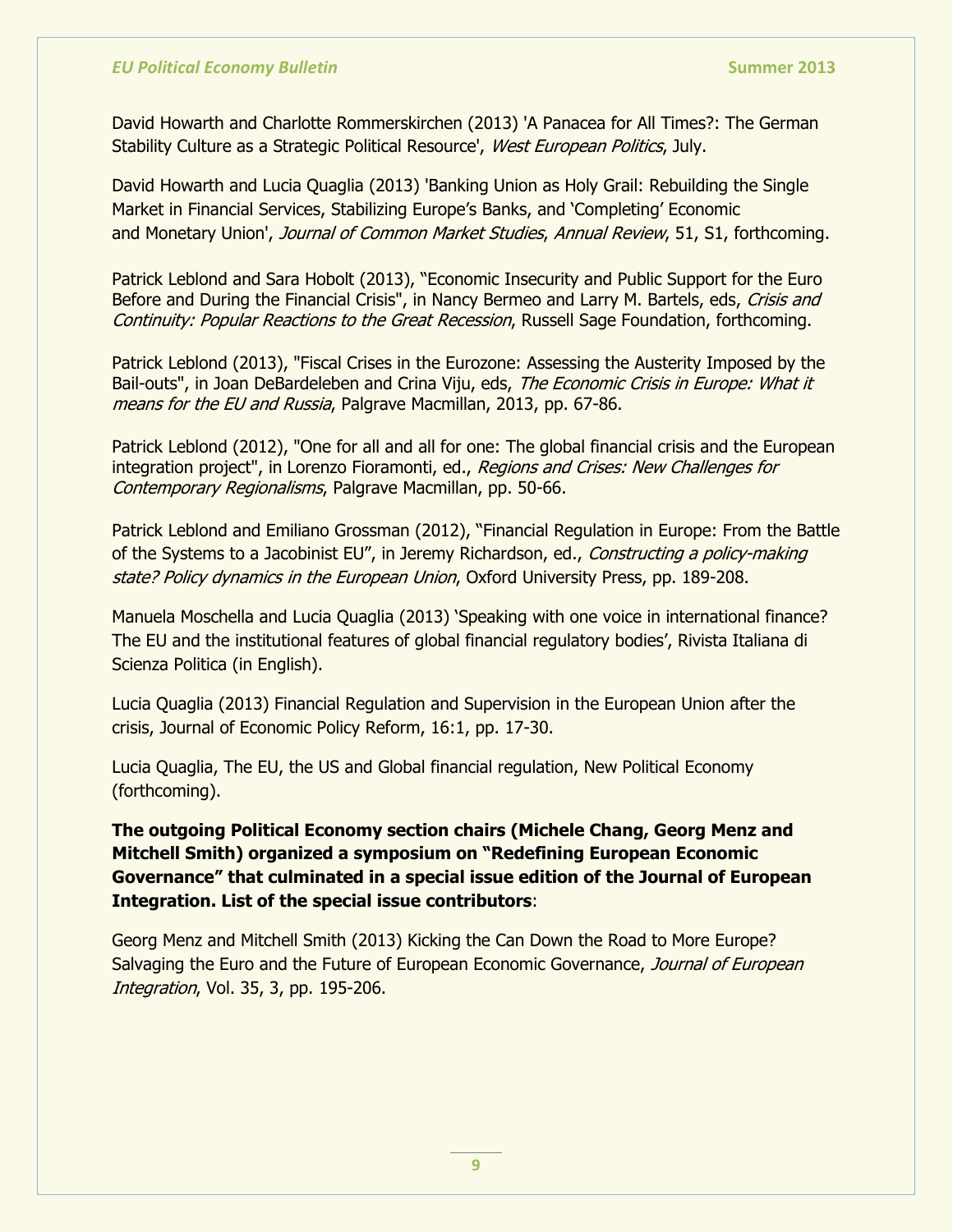Kenneth Dyson (2013) "Sworn to Grim Necessity? Imperfections of European Economic Governance, Normative Political Theory, and Supreme Emergency, Journal of European Integration, Vol. 35, 3, pp. 207-222.

Jonathan Yiangou, Mícheál O"keeffe & Gabriel Glöckler (2013) "Tough Love": How the ECB"s Monetary Financing Prohibition Pushes Deeper Euro Area Integration, Journal of European Integration, Vol. 35, 3, pp. 223-237.

Ledina Gocaj and Sophie Meunier (2013) Time Will Tell: The ESFS, the ESM, and the Euro Crisis, Journal of European Integration, Vol. 35, 3, pp. 239-253.

Michele Chang (2013) Fiscal Policy Coordination and the Future of the Community Method, Journal of European Integration, Vol. 35, 3, pp. 255-269.

Nikolaos Zahariadis (2013) The Politics of Risk-sharing: Fiscal Federalism and the Greek Debt Crisis, Journal of European Integration, Vol. 35, 3, pp. 271-285.

Francisco Torres (2013) The EMU"s Legitimacy and the ECB as a Strategic Political Player in the Crisis Context, Journal of European Integration, Vol. 35, 3, pp. 287-300.

Dermot Hodson (2013) The Little Engine that Wouldn"t: Supranational Entrepreneurship and the Barroso Commission, *Journal of European Integration*, Vol. 35, 3, pp. 301-314.

David Andrews (2013) Merged Into One: Keystones of European Economic Governance, 1962- 2012, Journal of European Integration, Vol. 35, 3, pp. 315-331.

David Howarth and Lucia Quaglia (2013) Banking on Stability: The Political Economy of New Capital Requirements in the European Union, *Journal of European Integration*, Vol. 35, 3, pp. 333-346.

Charlotte Rommerskirchen (2013) Keeping the Agents Leashed: The EU"s External Economic Governance in the G20, Journal of European Integration, Vol. 35, 3, pp. 347-360.

Ramunas Vilpisauskas (2013) Eurozone Crisis and European Integration: Functional Spillover, Political Spillback?, Journal of European Integration, Vol. 35, 3, pp. 361-373.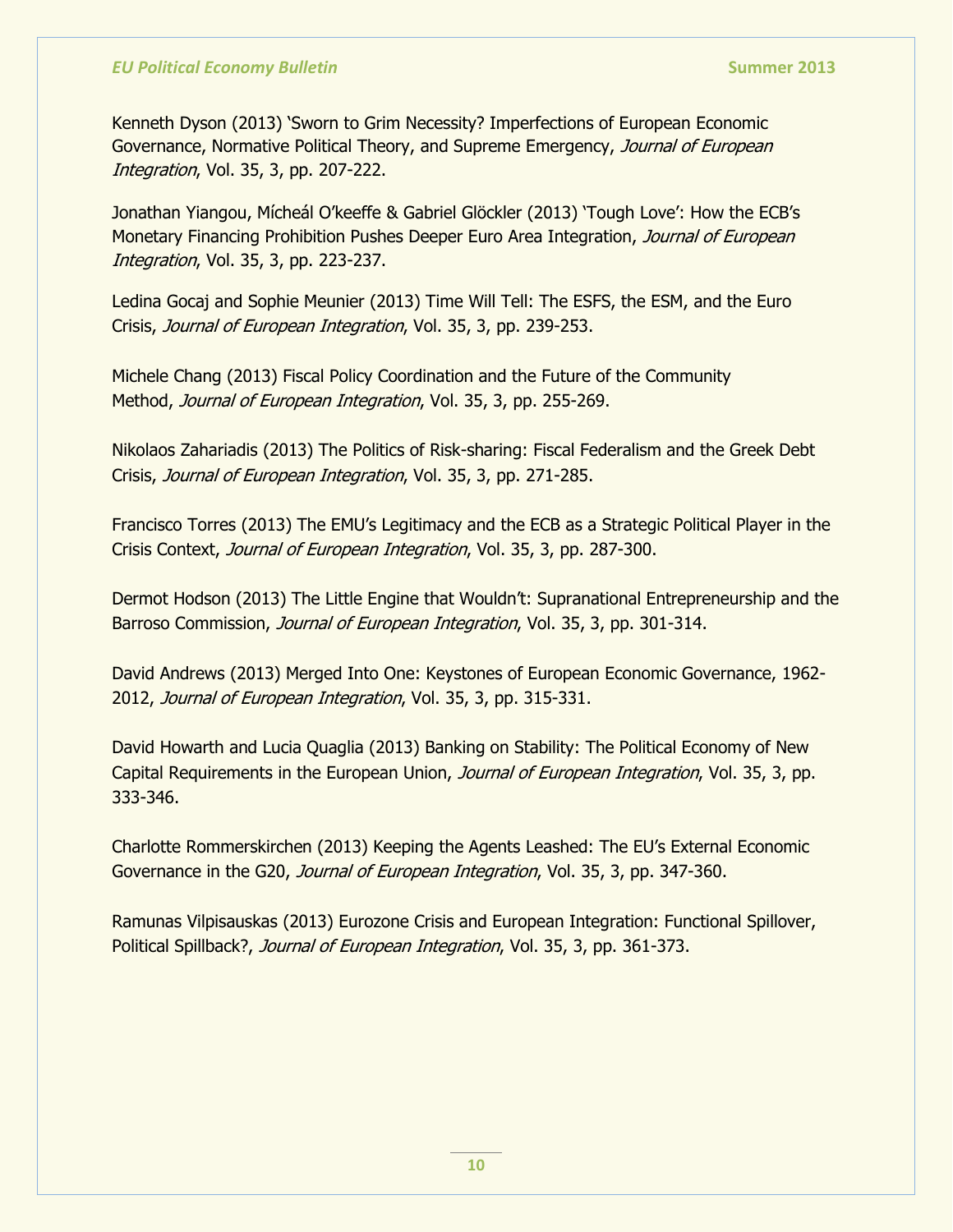## **Call for Papers**

## **The Political Economy of the Euro Area's Sovereign Debt Crisis**

Proposed special issue of the Review of International Political Economy

### **David Howarth** (University of Luxembourg)

## **Lucia Quaglia** (University of York)

The global financial crisis that reached its peak in late 2008 subsequently turned into a fullyfledged economic crisis across much of the European Union (EU) and into a sovereign debt crisis in the Euro area"s periphery. In turn, the sovereign debt crisis risks turning into a new banking crisis, threatening the very existence of the euro and menacing the global economy. These developments have prompted an unprecedented degree of policy intervention at the national, EU, and international levels designed to prevent sovereign debt defaults with a potential domino effect.

This special issue has two main aims: to examine the politics and economics of the sovereign debt crisis and to draw some lessons from it, relating these findings to longstanding debates in the literature in comparative and international political economy. The special issue is both topical and important. It is topical because an authoritative and comprehensive analysis of the political economy of the sovereign debt crisis is missing. It is important because the sovereign debt crisis has profound and far-reaching implications not only for Europe but also the international economy.

The special issue will begin with a explanatory introduction by the editors followed by articles with a view to dissect the crisis and the response to it at the national, EU and international levels. While the articles will stand as individual pieces of work of quality, authors will be encouraged to draw upon the relevant insights developed by the other special issue contributors and to cross-reference. All of our authors – including the two "practitioners" based in the European Central Bank (ECB) – have a solid track record producing journal articles for highly ranked political science and international relations journals.

First drafts of most of these papers were presented at a Workshop in Luxembourg, on 12 April 2013. **The guest editors invite additional paper proposals.** The RIPE peer review process is rigorous and submissions will be treated as normal submissions. David and Lucia would therefore like to have more papers than required for the special edition. If there are an excessive number of accepted papers, they can be published as independent pieces in a different edition. **If you are interested in submitting a paper, please contact David and Lucia as soon as possible [\(david.howarth@uni.lu](mailto:david.howarth@uni.lu) and [lucia.quaglia@york.ac.uk\)](mailto:lucia.quaglia@york.ac.uk).** Papers must be submitted for review by **mid-July 2013**.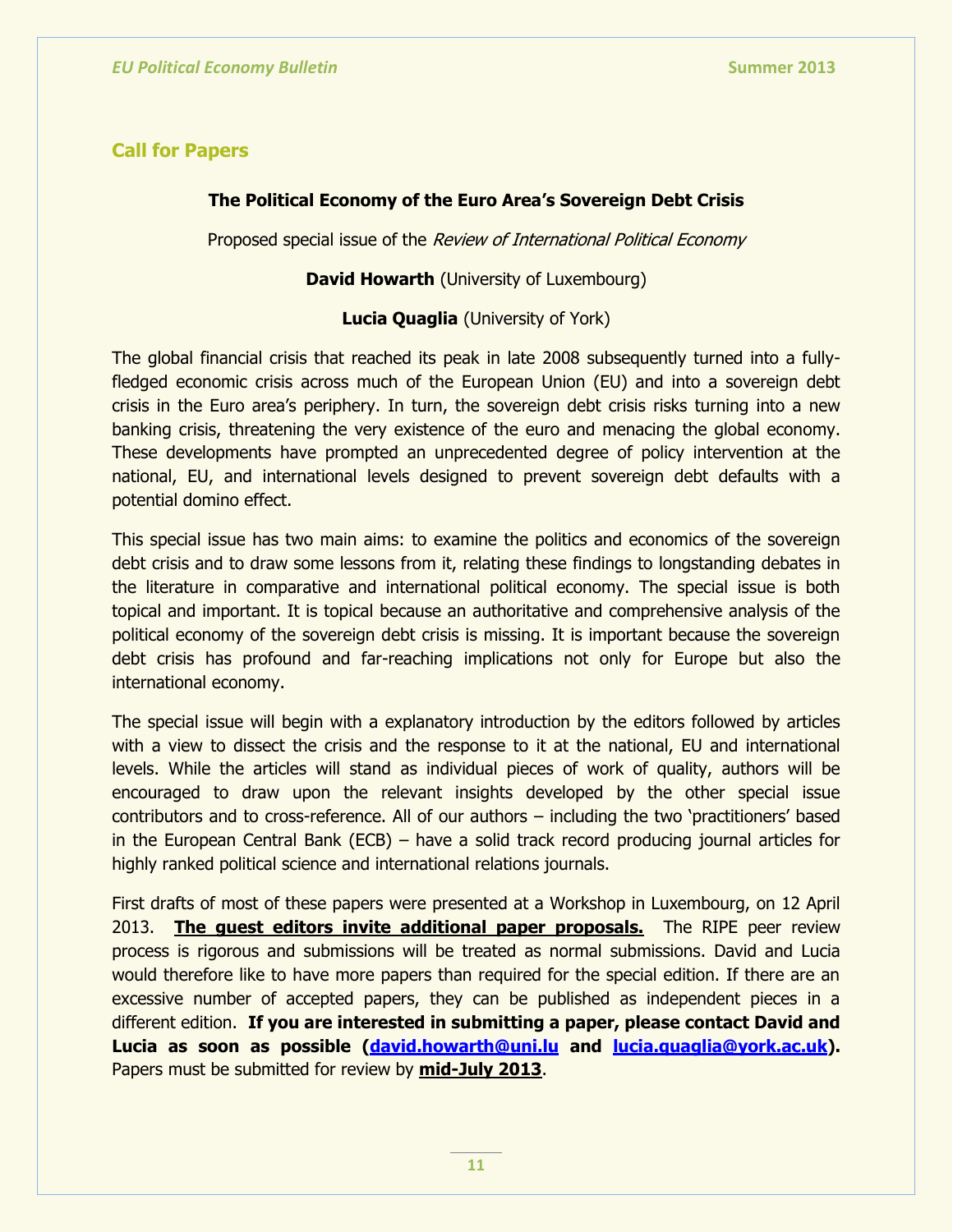## **Papers to be submitted (to date):**

- Dermot Hodson (Birkbeck College, University of London) 'The International Monetary Fund: A de facto institution of the European Union?"
- Kenneth Dyson (University of Cardiff): 'Law, sovereign debt, and the paradoxes of power in Europe'
- David Howarth (University of Luxembourg) and Ivo Maes (Bank of Belgium): "The shallow pockets of the Euro area's pooled funds: from the European Reserve Fund to the European Stability Mechanism"
- Gabriel Glöckler and Marion Salines (ECB): "Banking Union: an "accidental" institutional revolution?"
- Sebastian Royo (Suffolk University, Boston) and Lucia Quaglia (University of York): 'The comparative political economy of the sovereign debt crisis in Italy and Spain."
- Juliet Johnson (McGill University): 'Umbrella or straightjacket? The EU 's crisis response policies in Central and Eastern Europe.'
- Waltraud Schelkle (European Institute, LSE) and Deborah Mabbett (Birkbeck, University of London): "Hegemony without stability: The fiscal and political vulnerabilities of monetary union.'
- Charlotte Rommerskirchen (University of Edinburgh): "Market discipline revisited An empirical investigation into the impact of international financial markets on fiscal policy in the Eurozone.'
- Michele Chang (College of Europe) and Patrick Leblond (University of Ottawa): "The irrationality of bond investors and the euro crisis.'
- Kurt Huebner (University of British Columbia): 'Germany in the Eurozone Crisis: Paradoxes of a Stealth Hegemon.'
- Leila Simona Talani (King's College, University of London) and Giorgio Fazio: 'Assessing the Credibility of Exchange Rate Commitments in the wake of the Euro-zone crisis: A Socio-Economic Interest groups approach."

# **Member News**

David Howarth took up a Chair in European Political Economy at the University of Luxembourg in September 2012. His email address is [david.howarth@uni.lu.](mailto:david.howarth@uni.lu) Please contact him if you are visiting the Grand Duchy. There are great opportunities in Luxembourg for the organization of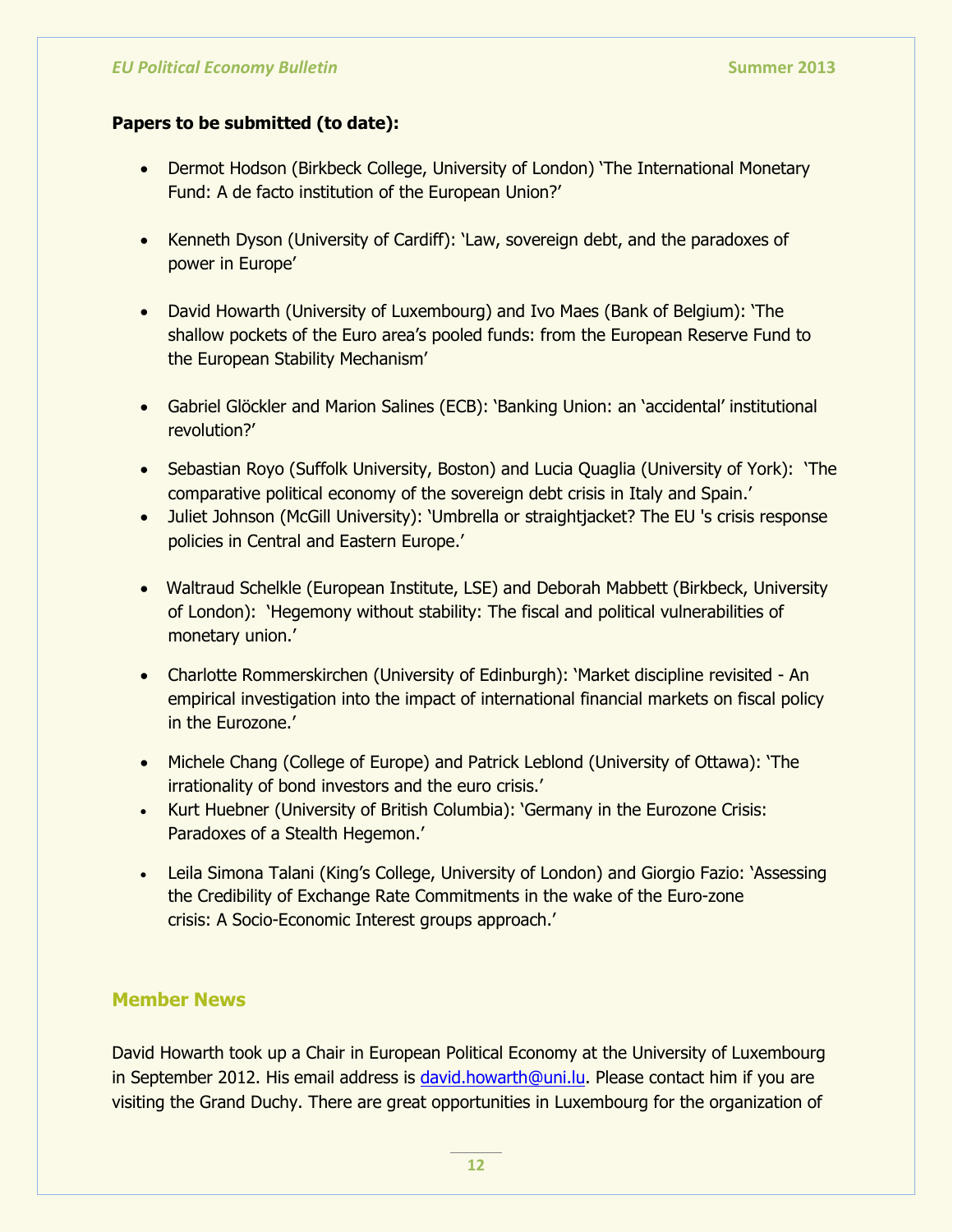seminars on EU political economy topics that are of interest to academics and practitioners in the EU institutions.

# **External Grants & Fellowships**

**The Dr. Guido Goldman Fellowship** for the Study of German and European Economic and International Affairs supports promising American scholars and analysts whose research bears special significance for German economic and international policy within the wider European context. **Deadline: 1 July 2013**. More info: [http://acgusa.org/index.php?section=goldman](http://acgusa.org/index.php?section=goldman-fellowships)[fellowships](http://acgusa.org/index.php?section=goldman-fellowships)**.**

**The EURIAS Fellowship Programme** offers 10-month fellowships to junior and senior researchers in all disciplines of the Humanities and Social Sciences. The Programme offers residencies in Berlin, Bologna, Brussels, Budapest, Cambridge, Delmenhorst, Freiburg, Helsinki, Jerusalem, Lyon, Marseille, Paris, Uppsala, Vienna, Wassenaar, and Zürich. **Deadline: 5 July 2013**. More info: [http://www.2014-2015.eurias-fp.eu/.](http://www.2014-2015.eurias-fp.eu/)

**The Marie Curie Intra-European Fellowships** for Career Development provides support for experienced researchers. Applicants can be of any nationality, but applicant host institutions must be located in an EU member state. Projects shall be for a period of 12-24 months. **Deadline: 14 August 2013**. More info:

[http://ec.europa.eu/research/participants/portal/page/people;efp7\\_SESSION\\_ID=Q0FtRvndTH9](http://ec.europa.eu/research/participants/portal/page/people;efp7_SESSION_ID=Q0FtRvndTH9yp6TpVKRjkyFykrLNB1bqM2JdQnlfLyq2Tk3vHjbh!1171786564?callIdentifier=FP7-PEOPLE-2013-IEF#wlp_call_FP7) [yp6TpVKRjkyFykrLNB1bqM2JdQnlfLyq2Tk3vHjbh!1171786564?callIdentifier=FP7-PEOPLE-2013-](http://ec.europa.eu/research/participants/portal/page/people;efp7_SESSION_ID=Q0FtRvndTH9yp6TpVKRjkyFykrLNB1bqM2JdQnlfLyq2Tk3vHjbh!1171786564?callIdentifier=FP7-PEOPLE-2013-IEF#wlp_call_FP7) [IEF#wlp\\_call\\_FP7](http://ec.europa.eu/research/participants/portal/page/people;efp7_SESSION_ID=Q0FtRvndTH9yp6TpVKRjkyFykrLNB1bqM2JdQnlfLyq2Tk3vHjbh!1171786564?callIdentifier=FP7-PEOPLE-2013-IEF#wlp_call_FP7)

**The American Institute for Contemporary German Studies (AICGS)** announces the DAAD-AICGS Research Fellowship Program. The program is designed to bring scholars and specialists working on Germany, Europe, and/or transatlantic relations to AICGS, which is located in Washington, DC, for stays of two months each. For fellowships between January and June 2014, the **deadline is 31 August 2013**. More info: [https://www.daad.org/aicgsresearch2.](https://www.daad.org/aicgsresearch2)

**Fulbright German Studies Seminar.** For U.S. scholars, the engagement in substantive dialogue with political, academic, scientific, journalistic and cultural leaders in Germany can strengthen research and teaching. The summer seminar will take place in Berlin from June 10- 19, 2014. **Deadline: 15 October 2013**. More info: [http://www.cies.org/GSS/.](http://www.cies.org/GSS/)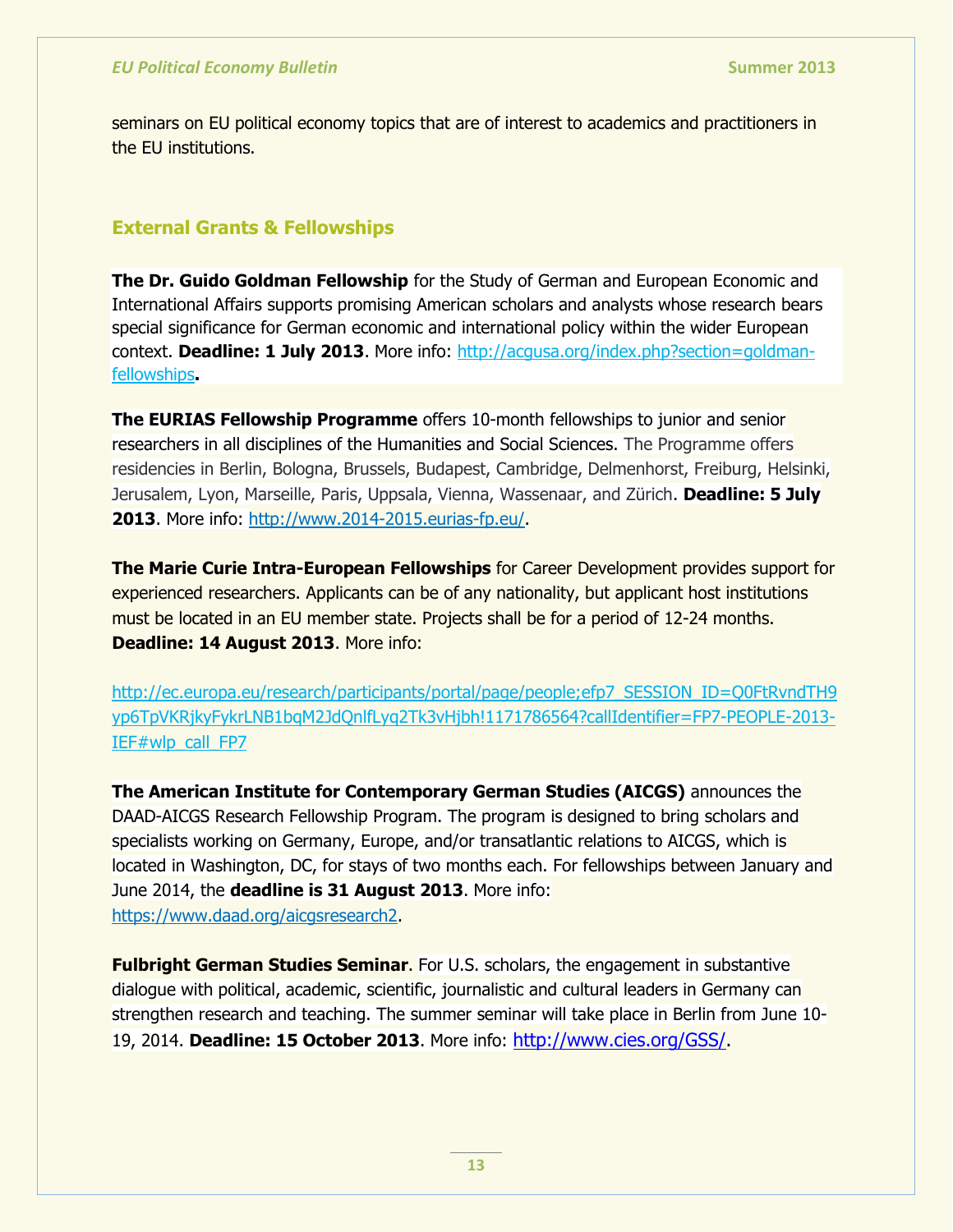**Fritz Thyssen Foundation Scholarship.** The scholarships are intended for junior researchers, generally one to two years after they have received their doctorate. No scholarships are awarded for doctoral dissertations or postdoctoral theses. **Deadline: rolling**. More info:

<http://www.fritz-thyssen-stiftung.de/funding/types-of-support/?L=1>